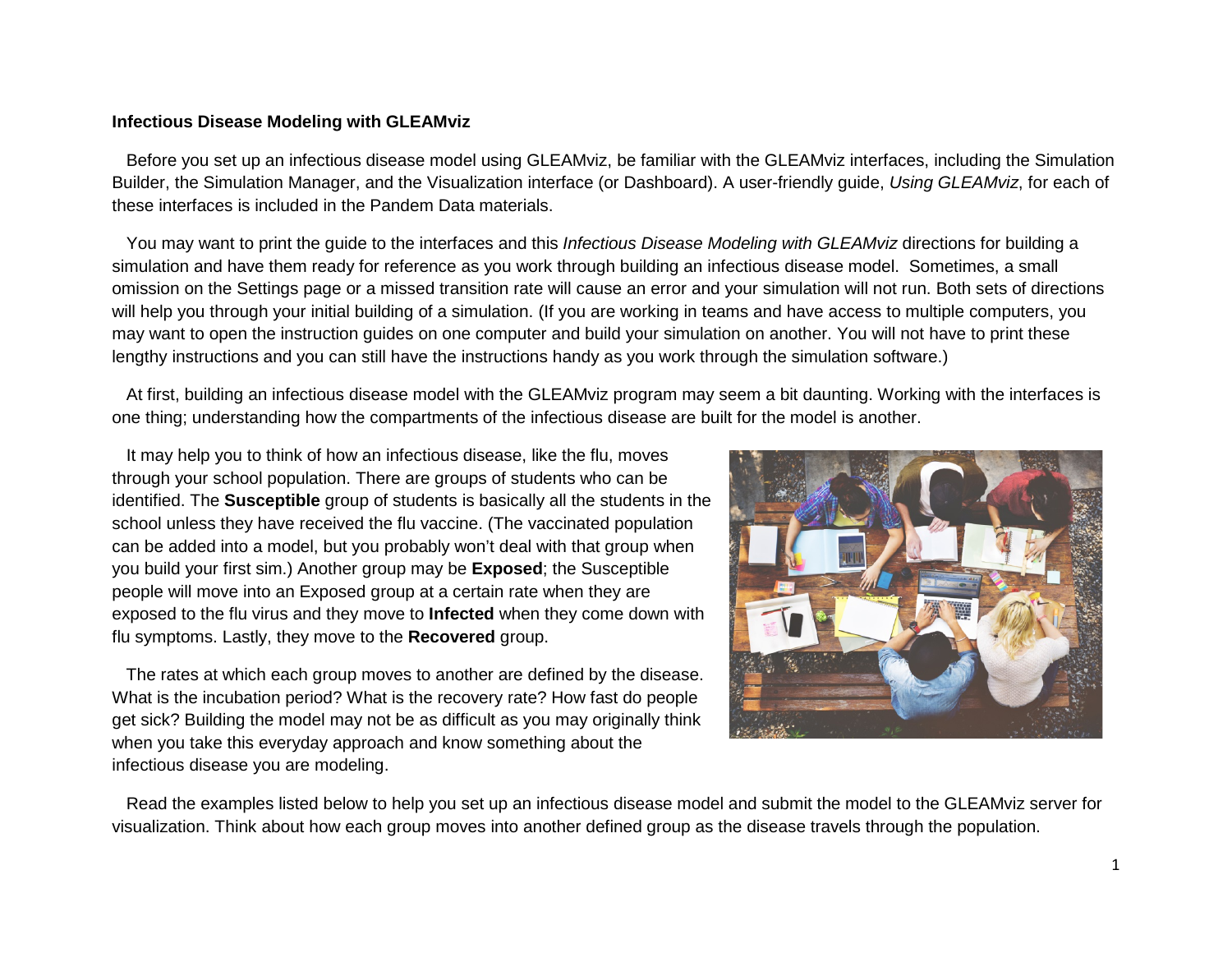Epidemiologists use models to predict how extensive an outbreak might be, how it might spread, and what intervention strategies could be used to shorten the outbreak or reduce illness and deaths. Schools have been closed for a short time during severe flu outbreaks in some communities to lessen the number of people getting sick. Recommendations to curtail social events where exposed people may spread the disease and infect others are often based on predictions made by epidemic modeling. Travel advisories are issued to warn people to avoid areas having a disease outbreak.

Use the following directions and keep this approach in mind as you set up an infectious disease simulation that spreads through your school. The instructions are also in the guide to *Using GLEAMviz* with more detailed arrows pointing to specific icons or buttons you use to perform tasks. These instructions help you focus on the compartmental process. Referring to both will help you build your infectious disease model and run your simulation.

1) On the GLEAMviz simulator interface, click "New Simulation".

| <b>13 Simulation Builder</b> |                                                    |            |                   |                          |              |   |                              | $\mathbf{x}$<br>ا قارص                    |
|------------------------------|----------------------------------------------------|------------|-------------------|--------------------------|--------------|---|------------------------------|-------------------------------------------|
|                              | New simulation<br>Simulation description and notes |            |                   |                          |              |   |                              |                                           |
|                              | <b>RUN SIMULATION</b>                              |            |                   |                          | <b>MODEL</b> | ◬ | SETTINGS A                   | <b>EXCEPTIONS</b>                         |
| ADD COMPARTMENT              | <b>CLEAR MODEL</b>                                 | LOAD MODEL | <b>EXPORT XML</b> | $\overline{\phantom{a}}$ |              |   |                              |                                           |
|                              |                                                    |            |                   |                          |              |   | VARIABLES                    |                                           |
|                              |                                                    |            |                   |                          |              |   | add variable                 |                                           |
|                              |                                                    |            |                   |                          |              |   | <b>INCONSISTENCIES</b>       |                                           |
|                              |                                                    |            |                   |                          |              |   | Δ<br>defined                 | At least two compartments must be         |
|                              |                                                    |            |                   |                          |              |   | Δ<br>marked as clinical case | At least one compartment must be          |
|                              |                                                    |            |                   |                          |              |   | A<br>defined                 | At least one infection transition must be |
|                              |                                                    |            |                   |                          |              |   |                              |                                           |

The Simulation Builder interface appears. You can access all the tools you need to run your simulation from this page.

2) Click "Add Compartment" to get started. Think about what groups you want in your model. It may be best to start out with a simple SEIR (Susceptible-Exposed-Infected-Recovered) model and add more details and compartments to later models you build and run.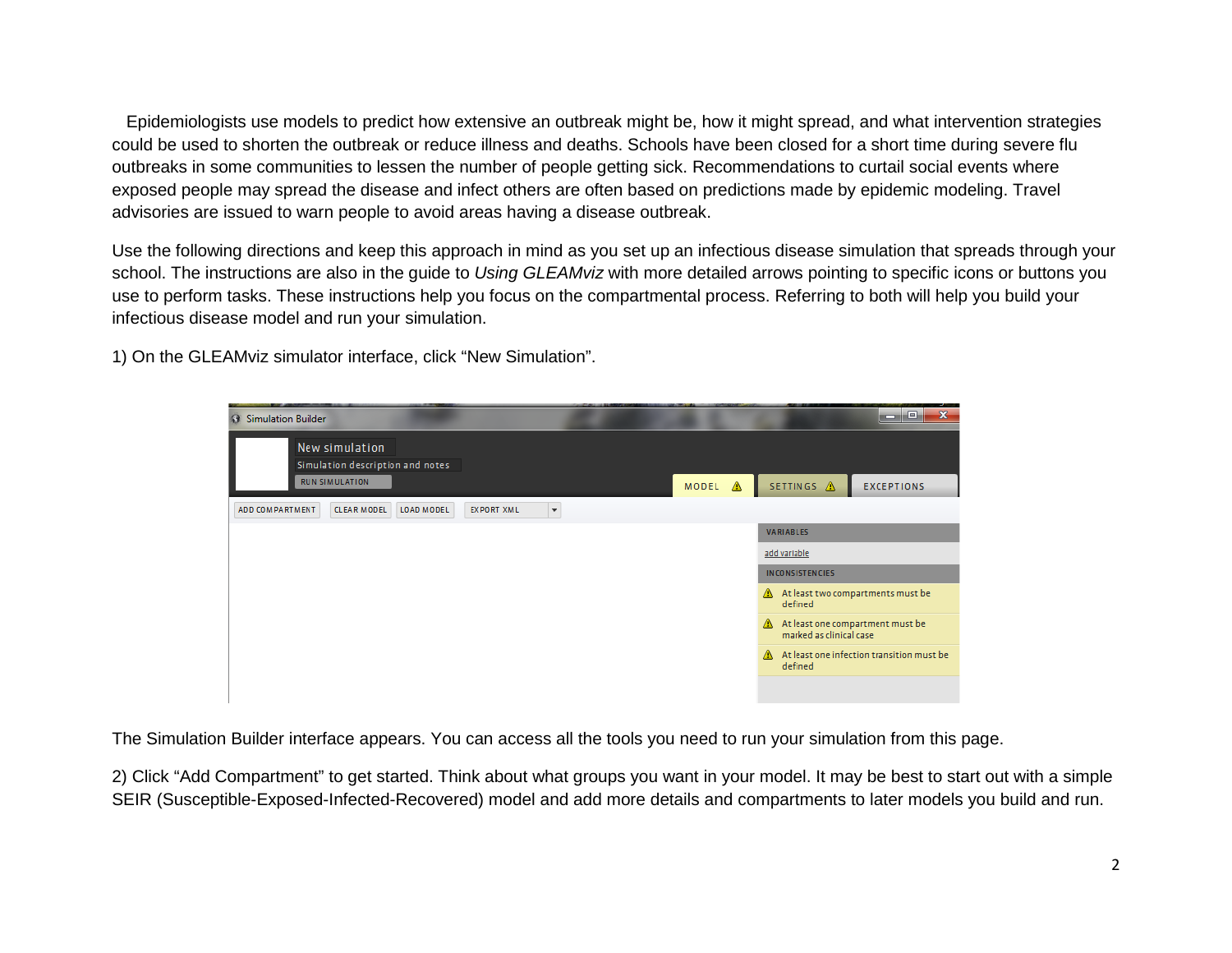The compartments represent groups of people within the infectious disease population that you identify using the Settings page.

For this example disease model, click on "Add Compartment" until you have 4 compartments in the canvas area of the Simulation Builder. You can move the compartments around by clicking and dragging the top of each compartment.



## **Key to compartment icons/functions:**



click or drag to add spontaneous transition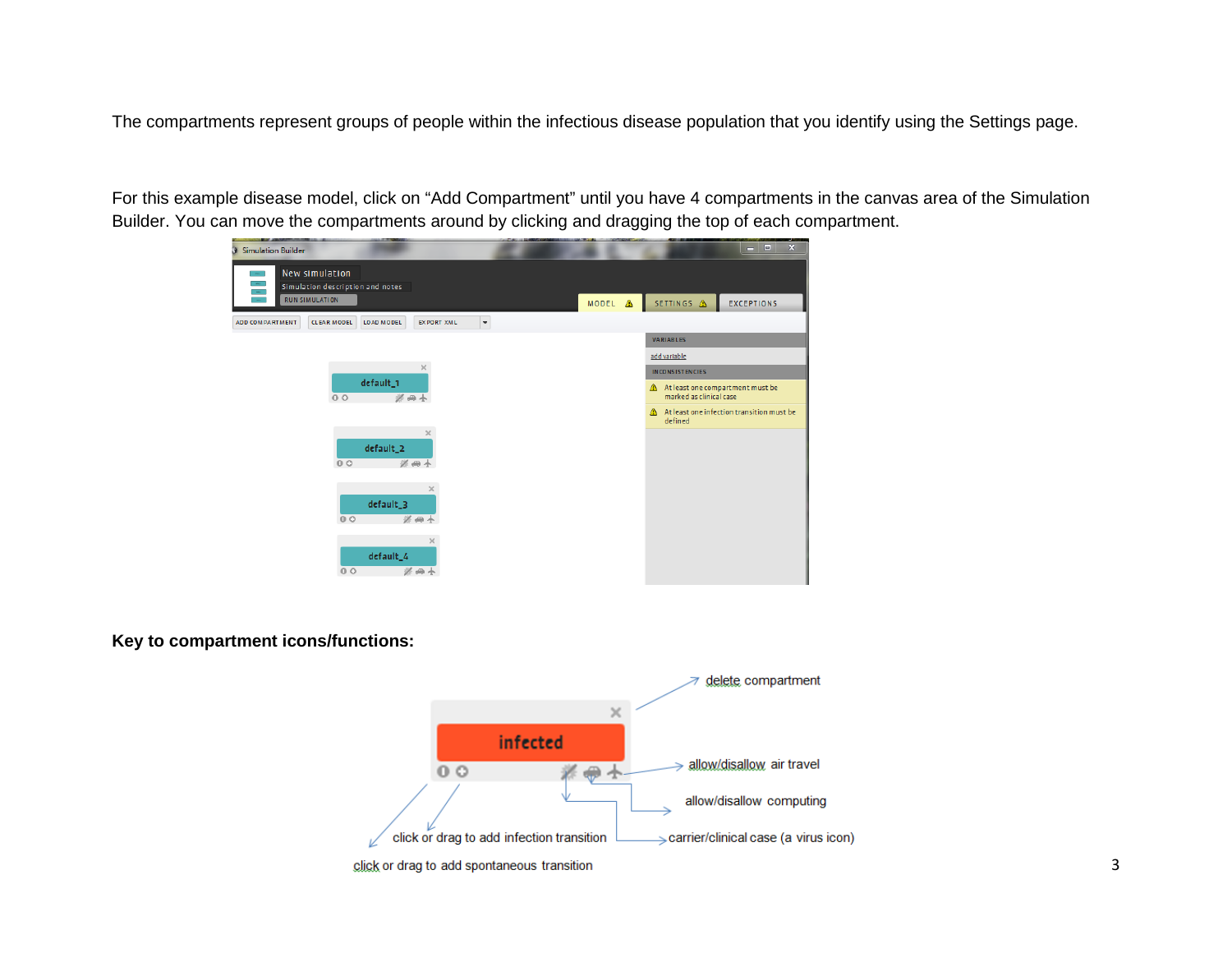Label each compartment and choose colors to represent each one. An example is given below, but you can choose other compartments to run a different model.



Note that inconsistencies appear automatically.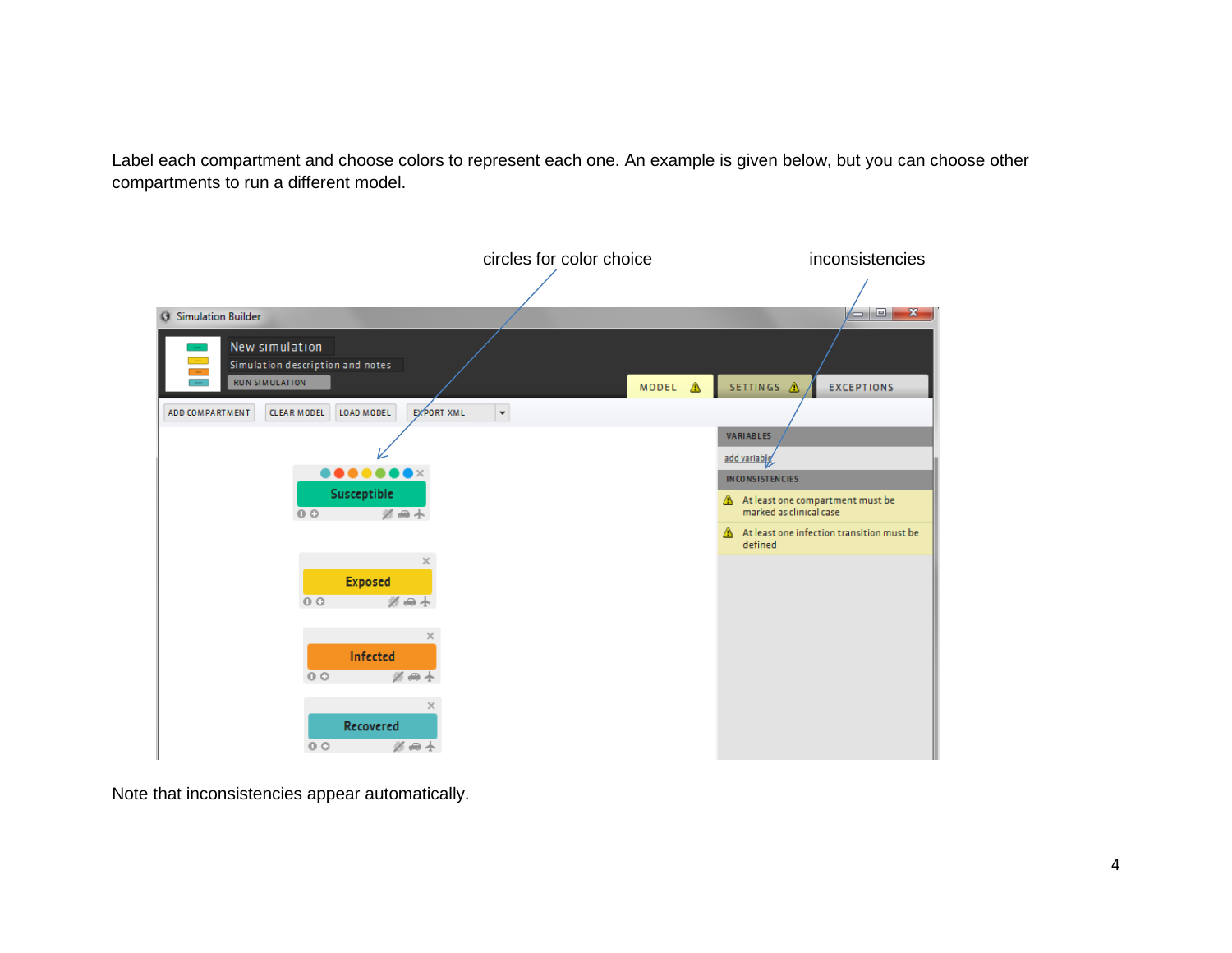Now that you have identified the compartments you want your outbreak to model, you need to fill in the details about how you want the outbreak to progress given the characteristics of the virus that is circulating in the population.

Use the icons for each compartment to select transition methods, to activate the clinical cases (compartments having the virus), and rates for movements from compartment to compartment. (Remember from the *Using Gleamviz* Epidemic Modeling instructions that transitions are simply how (either spontaneous or infectious) the virus moves to a compartment or group.) In this example, the transition from the Susceptible compartment to the Exposed compartment was spontaneous).

The boxes that appear when you drag a transition to connect compartments are where you add rates for movements. These rates are determined for specific diseases by complex mathematical formulas. You and your students can try different rates for your viruses.

In this screen, the transition from Susceptible to Exposed has been selected (the – icon dragged to the Exposed compartment) and a new inconsistency has appeared because the rate or ratio has not been defined.

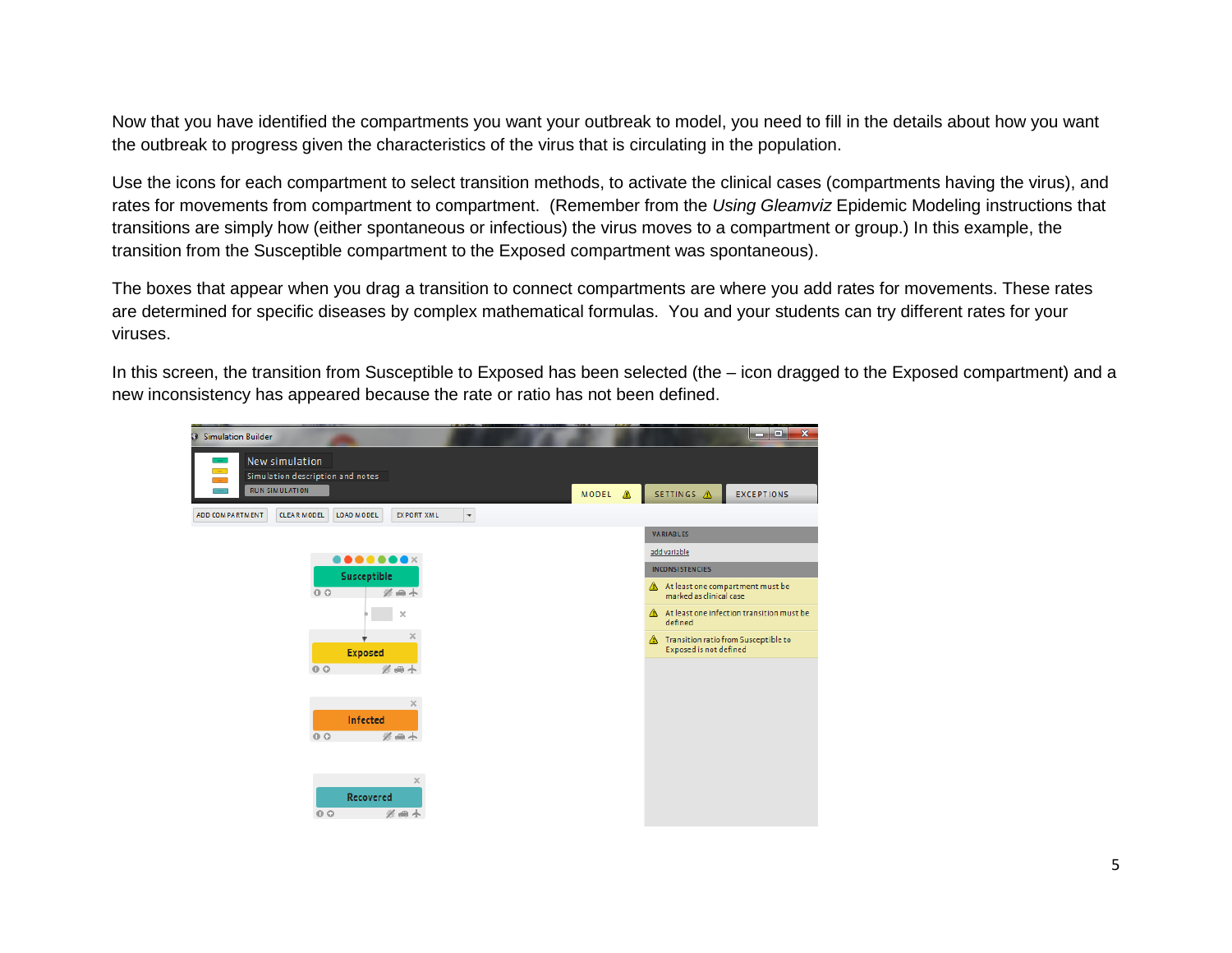In this screenshot, each compartment has been defined and connected for outbreak spread and the virus status for each compartment has been activated. Note that all inconsistencies have been solved. The settings tab is highlighted and has an alert (!) because the settings have not been selected.

| <b>G</b> Simulation Builder |                                  |                                                                                               |                                      |             |       |                        | a de la<br>$\mathbf{x}$ |
|-----------------------------|----------------------------------|-----------------------------------------------------------------------------------------------|--------------------------------------|-------------|-------|------------------------|-------------------------|
|                             | New simulation                   |                                                                                               |                                      |             |       |                        |                         |
|                             | Simulation description and notes |                                                                                               |                                      |             |       |                        |                         |
| <b>RUN SIMULATION</b>       |                                  |                                                                                               |                                      |             | MODEL | SETTINGS A             | <b>EXCEPTIONS</b>       |
| ADD COMPARTMENT             | <b>CLEAR MODEL</b><br>LOAD MODEL | <b>EXPORT XML</b>                                                                             | $\overline{\phantom{a}}$             |             |       |                        |                         |
|                             |                                  |                                                                                               |                                      |             |       | VARIABLES              |                         |
|                             |                                  | $\begin{array}{c} \bullet\bullet\bullet\bullet\bullet\bullet\bullet\bullet\times \end{array}$ |                                      |             |       | add variable           |                         |
|                             |                                  | Susceptible                                                                                   |                                      |             |       | <b>INCONSISTENCIES</b> |                         |
|                             | 0 <sup>o</sup>                   | 1卷 画 小                                                                                        |                                      |             |       |                        |                         |
|                             |                                  | 9.<br>$\times$                                                                                |                                      |             |       |                        |                         |
|                             |                                  |                                                                                               |                                      |             |       |                        |                         |
|                             |                                  | $\times$                                                                                      |                                      |             |       |                        |                         |
|                             | <b>Exposed</b>                   |                                                                                               |                                      |             |       |                        |                         |
|                             | 0 <sup>o</sup>                   | 1卷 画 小                                                                                        |                                      | Susceptible | ٠     |                        |                         |
|                             |                                  | $\times$                                                                                      | $\langle A \rangle$<br>$\mathcal{H}$ |             |       |                        |                         |
|                             | Infected                         |                                                                                               |                                      |             |       |                        |                         |
|                             | 0 <sup>o</sup>                   | 1卷画小                                                                                          |                                      |             |       |                        |                         |
|                             |                                  |                                                                                               |                                      |             |       |                        |                         |
|                             |                                  | .2 $\times$                                                                                   |                                      |             |       |                        |                         |
|                             |                                  | $\times$                                                                                      |                                      |             |       |                        |                         |
|                             |                                  | Recovered                                                                                     |                                      |             |       |                        |                         |
|                             | 0 <sup>o</sup>                   | 券画小                                                                                           |                                      |             |       |                        |                         |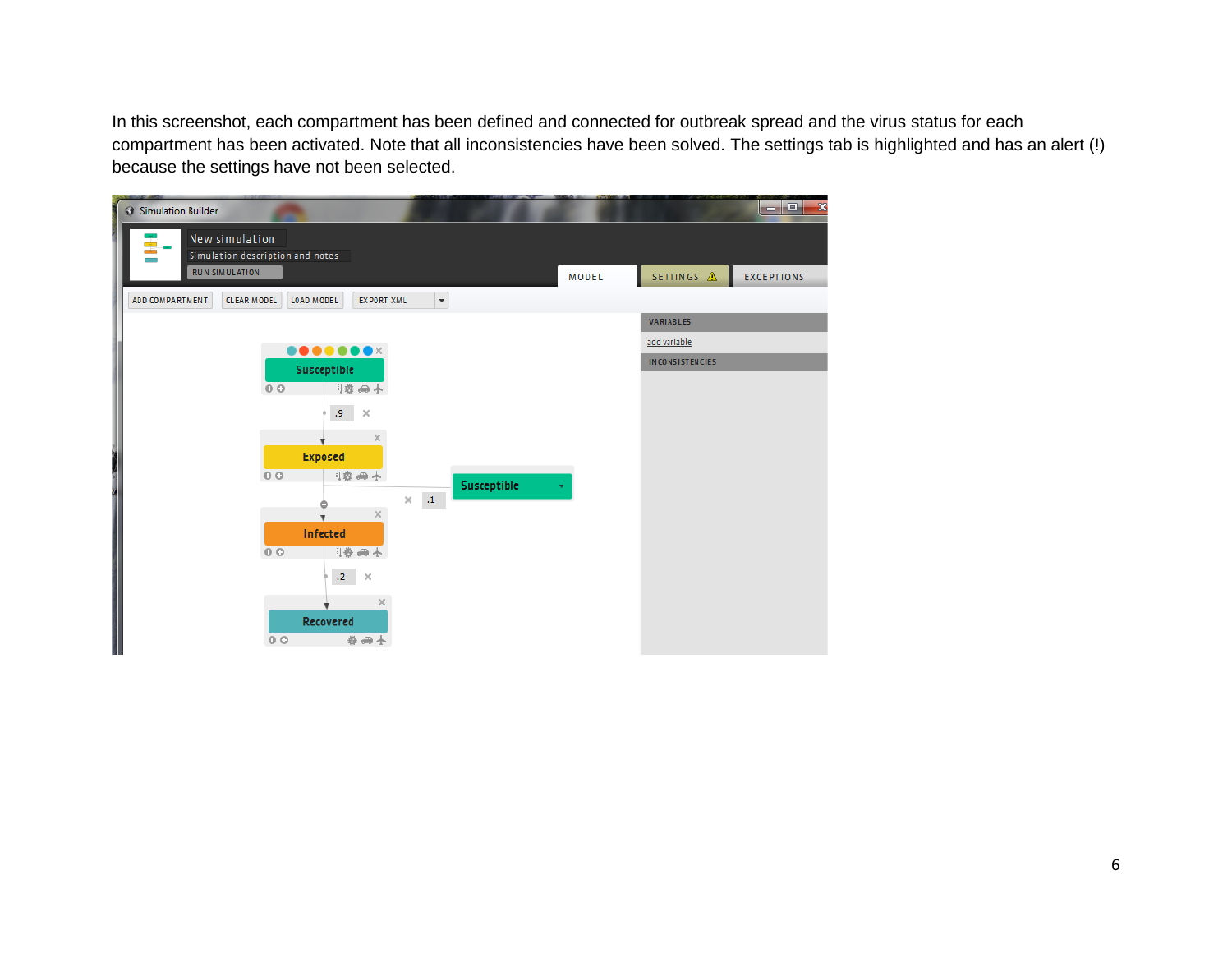Click on the Settings tab and choose the settings for each description of the outbreak. Scroll to finish the settings page. See *Using GLEAMviz Epidemic Modeling* if you have questions about what each descriptor means. The first section of choices made for this outbreak are shown. A second screen follows.

| <b>G</b> Simulation Builder                                             |                                  |                              |                                                                                                       |        |               |            | ا و د<br>$\mathbf{x}$ |
|-------------------------------------------------------------------------|----------------------------------|------------------------------|-------------------------------------------------------------------------------------------------------|--------|---------------|------------|-----------------------|
| New simulation                                                          | Simulation description and notes |                              |                                                                                                       |        |               |            |                       |
| <b>RUN SIMULATION</b>                                                   |                                  |                              |                                                                                                       |        | <b>MODEL</b>  | SETTINGS A | <b>EXCEPTIONS</b>     |
| RESET SETTINGS                                                          |                                  |                              |                                                                                                       |        |               |            |                       |
| <b>SIMULATION</b>                                                       |                                  |                              |                                                                                                       |        |               |            | ۰                     |
| run type:                                                               | multi-run                        |                              |                                                                                                       |        |               |            |                       |
| start date:                                                             | 19/09/2016                       |                              |                                                                                                       |        |               |            |                       |
| duration:                                                               | 365                              | $\triangleq$ days            |                                                                                                       |        |               |            |                       |
| number of runs:                                                         | 10                               |                              |                                                                                                       |        |               |            |                       |
| airline traffic:                                                        | 100                              | $\hat{=}$ %                  |                                                                                                       |        |               |            | Ξ                     |
| enable seasonality:                                                     | ✓                                |                              |                                                                                                       |        |               |            |                       |
| minimal seasonality rescaling of the reproductive number: 0.50          |                                  |                              |                                                                                                       | ÷      |               |            |                       |
| commuting model:                                                        | gravity                          |                              |                                                                                                       |        |               |            |                       |
| time spent at commuting destination: 8.0                                |                                  |                              | $\triangleq$ hours                                                                                    |        |               |            |                       |
|                                                                         |                                  |                              | minumum number of clinical cases that need to occur in a country, for it to be considered infected: 1 |        | $\Rightarrow$ |            |                       |
| minumum number of infected countries for an occurence to be epidemic: 2 |                                  |                              |                                                                                                       | $\div$ |               |            |                       |
| INITIAL GLOBAL DISTRIBUTION OF POPULATION IN COMPARTMENTS               |                                  |                              |                                                                                                       |        |               |            |                       |
| Susceptible                                                             | 90.0                             | 9 <sub>b</sub>               | $\times$                                                                                              |        |               |            |                       |
| Infected<br>$-10$                                                       |                                  | $\Leftrightarrow$ % $\times$ |                                                                                                       |        |               |            |                       |
| add new compartment distribution                                        |                                  |                              |                                                                                                       |        |               |            |                       |
| INITIAL GEOGRAPHIC LOCATION OF THE EPIDEMIC                             |                                  |                              |                                                                                                       |        |               |            |                       |

Note that the highlighting for the Setting tab disappears when the Settings are complete.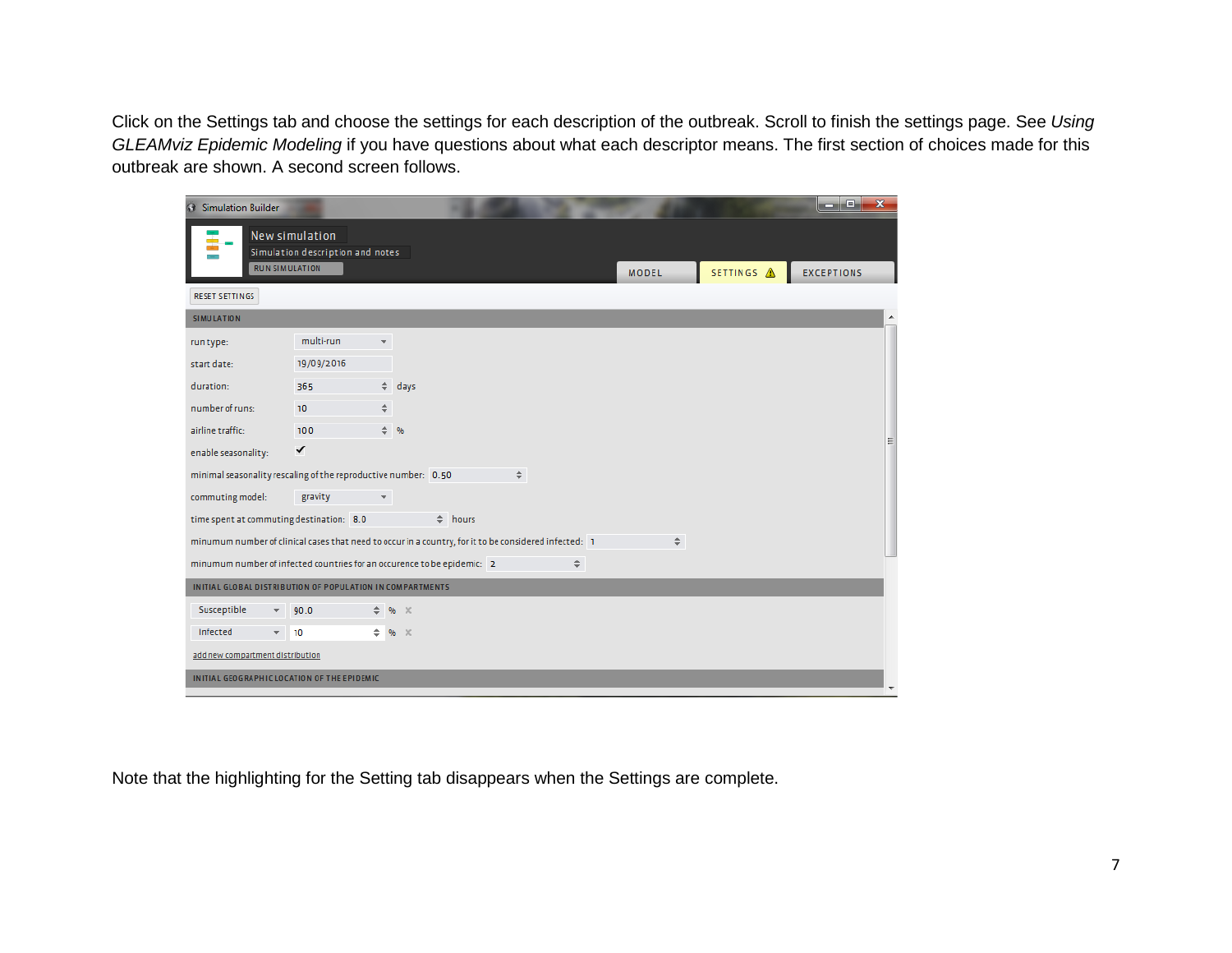| <b>G</b> Simulation Builder                                                                                                                                                      |              |                                          | e.<br><b>CONTRACTOR</b>  |  |  |  |
|----------------------------------------------------------------------------------------------------------------------------------------------------------------------------------|--------------|------------------------------------------|--------------------------|--|--|--|
| New simulation<br>Simulation description and notes                                                                                                                               |              |                                          |                          |  |  |  |
| <b>RUN SIMULATION</b>                                                                                                                                                            | <b>MODEL</b> | <b>SETTINGS</b>                          | <b>EXCEPTIONS</b>        |  |  |  |
| RESET SETTINGS                                                                                                                                                                   |              |                                          |                          |  |  |  |
| commuting model:<br>gravity                                                                                                                                                      |              |                                          | $\overline{\phantom{a}}$ |  |  |  |
| time spent at commuting destination: 8.0<br>$\hat{=}$ hours                                                                                                                      |              |                                          |                          |  |  |  |
| minumum number of clinical cases that need to occur in a country, for it to be considered infected: 1                                                                            | $\div$       |                                          |                          |  |  |  |
| minumum number of infected countries for an occurence to be epidemic: 2<br>÷                                                                                                     |              |                                          |                          |  |  |  |
| INITIAL GLOBAL DISTRIBUTION OF POPULATION IN COMPARTMENTS                                                                                                                        |              |                                          |                          |  |  |  |
| Susceptible<br>90.0<br>0 <sub>b</sub><br>$\times$                                                                                                                                |              |                                          |                          |  |  |  |
| Infected<br>$%$ $\times$<br>10.0<br>$\overline{\phantom{a}}$                                                                                                                     |              |                                          |                          |  |  |  |
| add new compartment distribution                                                                                                                                                 |              |                                          |                          |  |  |  |
| INITIAL GEOGRAPHIC LOCATION OF THE EPIDEMIC                                                                                                                                      |              |                                          |                          |  |  |  |
| Soyo (Angola)<br>% of the population) in compartment Susceptible<br>individuals(0.00261<br>$\mathbf{g}$                                                                          |              | $\mathbb{R}$<br>$\overline{\phantom{a}}$ |                          |  |  |  |
| add new Initial location                                                                                                                                                         |              |                                          |                          |  |  |  |
| <b>RESULT COMPARTMENTS</b>                                                                                                                                                       |              |                                          |                          |  |  |  |
| Select at most 5 compartments to be retrieved. In the visualization you will later be able to interactively select which compartments to display. The visualized results contain |              |                                          |                          |  |  |  |
| the media of the sum of the amount of people enetering the compartments, as well as the cumulative mumbers.                                                                      |              |                                          |                          |  |  |  |
| ✓<br>Susceptible<br>✓                                                                                                                                                            |              |                                          |                          |  |  |  |
| Exposed<br>Infected                                                                                                                                                              |              |                                          |                          |  |  |  |
| Recovered                                                                                                                                                                        |              |                                          |                          |  |  |  |
| Include the instantaneous number of individuals for the selected compartments:                                                                                                   |              |                                          |                          |  |  |  |

Click on the Model tab to go back to the model interface. You now see that the RUN SIMULATION button is available. Click to send the sim to the GLEAMviz server.